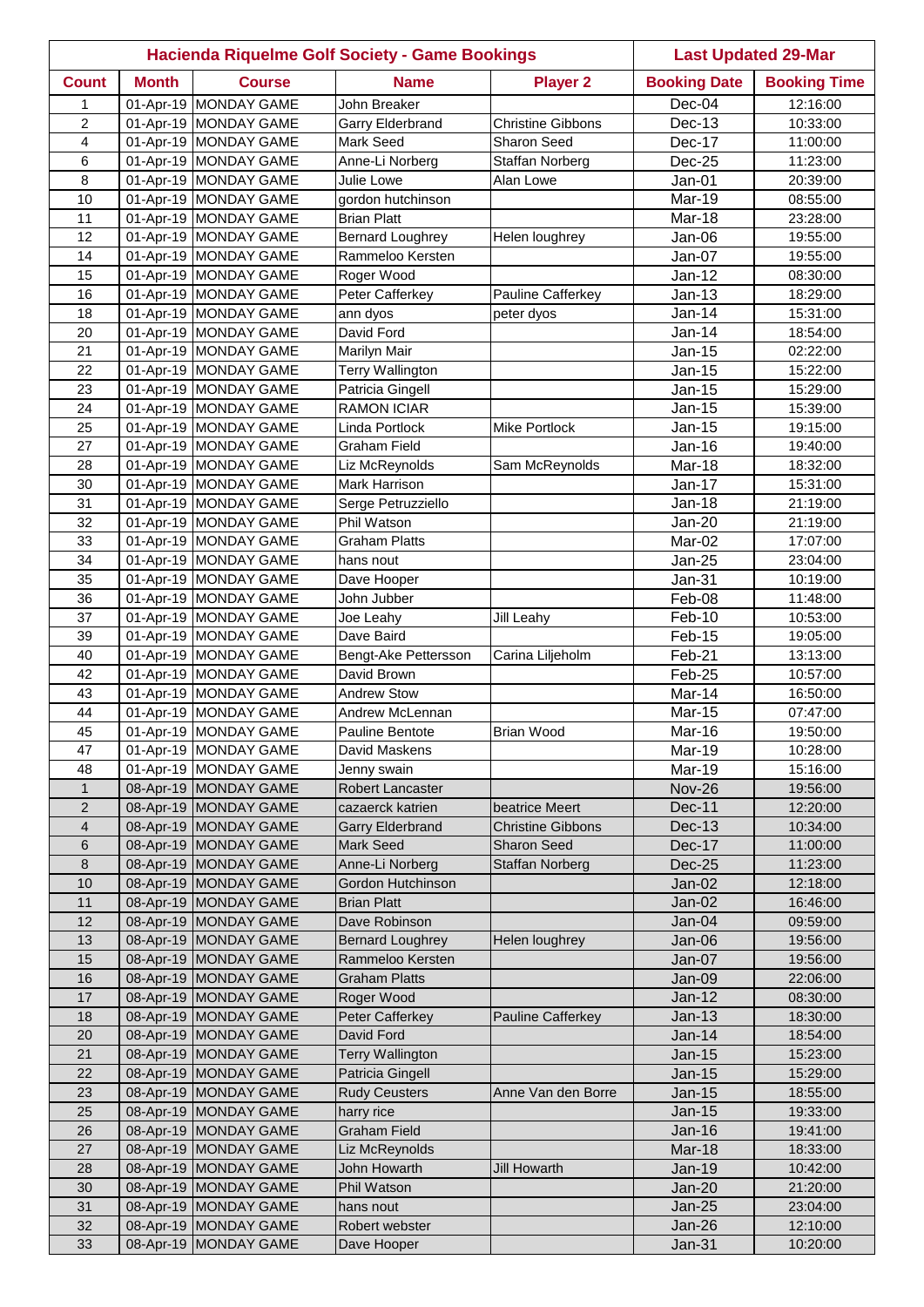|                     |              |                                                | <b>Hacienda Riquelme Golf Society - Game Bookings</b> |                                  | <b>Last Updated 29-Mar</b> |                      |
|---------------------|--------------|------------------------------------------------|-------------------------------------------------------|----------------------------------|----------------------------|----------------------|
| <b>Count</b>        | <b>Month</b> | <b>Course</b>                                  | <b>Name</b>                                           | <b>Player 2</b>                  | <b>Booking Date</b>        | <b>Booking Time</b>  |
| 34                  |              | 08-Apr-19 MONDAY GAME                          | ann dyos                                              | Peter Dyos                       | Feb-07                     | 17:59:00             |
| 36                  |              | 08-Apr-19 MONDAY GAME                          | Svea Sannen                                           | Raf Jansen                       | Feb-10                     | 09:24:00             |
| 38                  |              | 08-Apr-19 MONDAY GAME                          | Joe Leahy                                             | <b>Jill Leahy</b>                | Feb-10                     | 10:53:00             |
| 40                  |              | 08-Apr-19 MONDAY GAME                          | David Brown                                           |                                  | Feb-25                     | 10:58:00             |
| 41                  |              | 08-Apr-19 MONDAY GAME                          | Graham                                                |                                  | Mar-11                     | 15:08:00             |
| 42                  |              | 08-Apr-19 MONDAY GAME                          | <b>Marilyn Mair</b>                                   |                                  | <b>Mar-12</b>              | 16:53:00             |
| 43                  |              | 08-Apr-19 MONDAY GAME                          | Raf Jansen                                            | Xavier Vandeput                  | Mar-12                     | 20:10:00             |
| 45                  |              | 08-Apr-19 MONDAY GAME                          | Sue Thompson                                          |                                  | Mar-22                     | 19:51:00             |
| 46                  |              | 08-Apr-19 MONDAY GAME                          | <b>RAMON ICIAR</b>                                    |                                  | Mar-24                     | 07:54:00             |
| $\mathbf{1}$        |              | 15-Apr-19 MONDAY GAME                          | Robert Lancaster                                      |                                  | <b>Nov-26</b>              | 19:57:00             |
| $\overline{c}$      |              | 15-Apr-19 MONDAY GAME                          | katrien Cazaerck                                      |                                  | Dec-11                     | 11:53:00             |
| 3                   |              | 15-Apr-19 MONDAY GAME                          | Garry Elderbrand                                      | <b>Christine Gibbons</b>         | Dec-13                     | 10:34:00             |
| 5                   |              | 15-Apr-19 MONDAY GAME                          | <b>Mark Seed</b>                                      | <b>Sharon Seed</b>               | Dec-17                     | 11:01:00             |
| 7                   |              | 15-Apr-19 MONDAY GAME                          | ash                                                   |                                  | Dec-17                     | 18:58:00             |
| 8                   |              | 15-Apr-19 MONDAY GAME                          | Anne-Li Norberg                                       | Staffan Norberg                  | Dec-25                     | 11:23:00             |
| 10                  |              | 15-Apr-19 MONDAY GAME                          | David Maskens                                         |                                  | Dec-31                     | 13:47:00             |
| 11                  |              | 15-Apr-19 MONDAY GAME                          | Gordon Hutchinson                                     |                                  | Jan-02                     | 12:18:00             |
| 12                  |              | 15-Apr-19 MONDAY GAME                          | <b>Brian Platt</b>                                    |                                  | Jan-02                     | 16:46:00             |
| 13                  |              | 15-Apr-19 MONDAY GAME                          | Dave Robinson                                         |                                  | Jan-04                     | 10:00:00             |
| 14                  |              | 15-Apr-19 MONDAY GAME                          | Mick Lynch                                            |                                  | Jan-04                     | 10:53:00             |
| 15                  |              | 15-Apr-19 MONDAY GAME                          | Robert webster                                        |                                  | Jan-05                     | 18:02:00             |
| 16                  |              | 15-Apr-19 MONDAY GAME                          | <b>Bernard Loughrey</b>                               | Helen loughrey                   | Jan-06                     | 19:57:00             |
| 18                  |              | 15-Apr-19 MONDAY GAME                          | Rammeloo Kersten                                      |                                  | Jan-07                     | 19:56:00             |
| 19                  |              | 15-Apr-19 MONDAY GAME                          | Paul Sawyers                                          | Janine Sawyers                   | Jan-08                     | 15:06:00             |
| 21                  |              | 15-Apr-19 MONDAY GAME                          | <b>Graham Platts</b>                                  |                                  | Jan-09                     | 22:08:00             |
| 22                  |              | 15-Apr-19 MONDAY GAME                          | Roger Wood                                            |                                  | $Jan-12$                   | 08:31:00             |
| 23                  |              | 15-Apr-19 MONDAY GAME                          | Patricia Gingell                                      |                                  | Jan-15                     | 15:30:00             |
| 24                  |              | 15-Apr-19 MONDAY GAME                          | Malcolm Weaver                                        |                                  | Jan-15                     | 16:41:00             |
| 25                  |              | 15-Apr-19 MONDAY GAME                          | <b>Rudy Ceusters</b>                                  | Anne Van den Borre               | Jan-15                     | 18:56:00             |
| 27                  |              | 15-Apr-19 MONDAY GAME                          | harry rice                                            |                                  | Jan-15                     | 19:32:00             |
| 28                  |              | 15-Apr-19 MONDAY GAME                          | <b>Graham Field</b>                                   |                                  | Jan-16                     | 19:41:00             |
| 29                  |              | 15-Apr-19 MONDAY GAME                          | Sam McReynolds                                        | Liz McReynolds                   | Jan-17                     | 13:57:00             |
| 31                  |              | 15-Apr-19 MONDAY GAME                          | <b>Els Delaere</b>                                    | <b>Barbara Deroose</b>           | Jan-18                     | 12:53:00             |
| 33                  |              | 15-Apr-19 MONDAY GAME                          | John Howarth                                          | <b>Jill Howarth</b>              | Jan-19                     | 10:43:00             |
| 35                  |              | 15-Apr-19 MONDAY GAME                          | hans nout                                             |                                  | $Jan-25$                   | 23:04:00             |
| 36                  |              | 15-Apr-19 MONDAY GAME                          | Dave Hooper                                           |                                  | Jan-31                     | 10:20:00             |
| 37                  |              | 15-Apr-19 MONDAY GAME                          | Svea Sannen                                           | Raf Jansen                       | Feb-10                     | 09:25:00             |
| 39                  |              | 15-Apr-19 MONDAY GAME                          | Joe Leahy                                             |                                  | Feb-10                     | 10:54:00             |
| 40                  |              | 15-Apr-19 MONDAY GAME                          | Colin Sloan                                           |                                  | Feb-25                     | 16:34:00             |
| 41                  |              | 15-Apr-19 MONDAY GAME                          | <b>Richard Day</b>                                    |                                  | Mar-05                     | 12:41:00             |
| 42                  |              | 15-Apr-19 MONDAY GAME                          | Raf Jansen                                            | Xavier Vandeput                  | Mar-12                     | 20:11:00             |
| 44                  |              | 15-Apr-19 MONDAY GAME                          | <b>Andrew Stow</b>                                    |                                  | Mar-14                     | 16:51:00             |
| 45                  |              | 15-Apr-19 MONDAY GAME                          | <b>RAMON ICIAR</b>                                    |                                  | Mar-25                     | 11:03:00             |
| 46                  |              | 15-Apr-19 MONDAY GAME                          | Nicola Murdoch                                        |                                  | Mar-26                     | 09:55:00             |
| $\mathbf{1}$        |              | 22-Apr-19 MONDAY GAME                          | Robert Lancaster                                      |                                  | <b>Nov-26</b>              | 19:57:00             |
| $\overline{2}$<br>4 |              | 22-Apr-19 MONDAY GAME<br>22-Apr-19 MONDAY GAME | Mark Seed                                             | <b>Sharon Seed</b>               | Dec-17<br>Dec-17           | 11:02:00             |
| 5                   |              | 22-Apr-19 MONDAY GAME                          | ash patel<br>Mike Kitchen                             |                                  |                            | 18:58:00             |
| 6                   |              | 22-Apr-19 MONDAY GAME                          | Anne-Li Norberg                                       |                                  | Dec-21                     | 03:40:00             |
| $\bf 8$             |              | 22-Apr-19 MONDAY GAME                          | David Maskens                                         | <b>Staffan Norberg</b>           | $Dec-25$<br><b>Dec-31</b>  | 11:24:00             |
| $\boldsymbol{9}$    |              | 22-Apr-19 MONDAY GAME                          | Gordon Hutchinson                                     |                                  | $Jan-02$                   | 13:48:00<br>12:18:00 |
| 10                  |              | 22-Apr-19 MONDAY GAME                          | <b>Brian Platt</b>                                    |                                  | Jan-02                     |                      |
| 11                  |              | 22-Apr-19 MONDAY GAME                          | Dave Robinson                                         |                                  | Jan-04                     | 16:46:00<br>10:00:00 |
| 12                  |              | 22-Apr-19 MONDAY GAME                          | Mick Lynch                                            |                                  | Jan-04                     | 10:53:00             |
| 13                  |              | 22-Apr-19 MONDAY GAME                          | Robert webster                                        |                                  | $Jan-05$                   | 18:02:00             |
| 14                  |              | 22-Apr-19 MONDAY GAME                          | <b>Bernard Loughrey</b>                               |                                  |                            | 19:58:00             |
| 16                  |              | 22-Apr-19 MONDAY GAME                          | <b>Paul Sawyers</b>                                   | Helen loughrey<br>Janine Sawyers | Jan-06<br>Jan-08           | 15:06:00             |
| 18                  |              | 22-Apr-19 MONDAY GAME                          | Roger Wood                                            |                                  | Jan-12                     | 08:32:00             |
| 19                  |              | 22-Apr-19 MONDAY GAME                          | Malcolm Weaver                                        |                                  | Jan-15                     | 16:41:00             |
| 20                  |              | 22-Apr-19 MONDAY GAME                          | <b>Rudy Ceusters</b>                                  | Anne Van den Borre               | Jan-15                     | 18:56:00             |
| 22                  |              | 22-Apr-19 MONDAY GAME                          | <b>Graham Field</b>                                   |                                  | <b>Jan-16</b>              | 19:42:00             |
|                     |              |                                                |                                                       |                                  |                            |                      |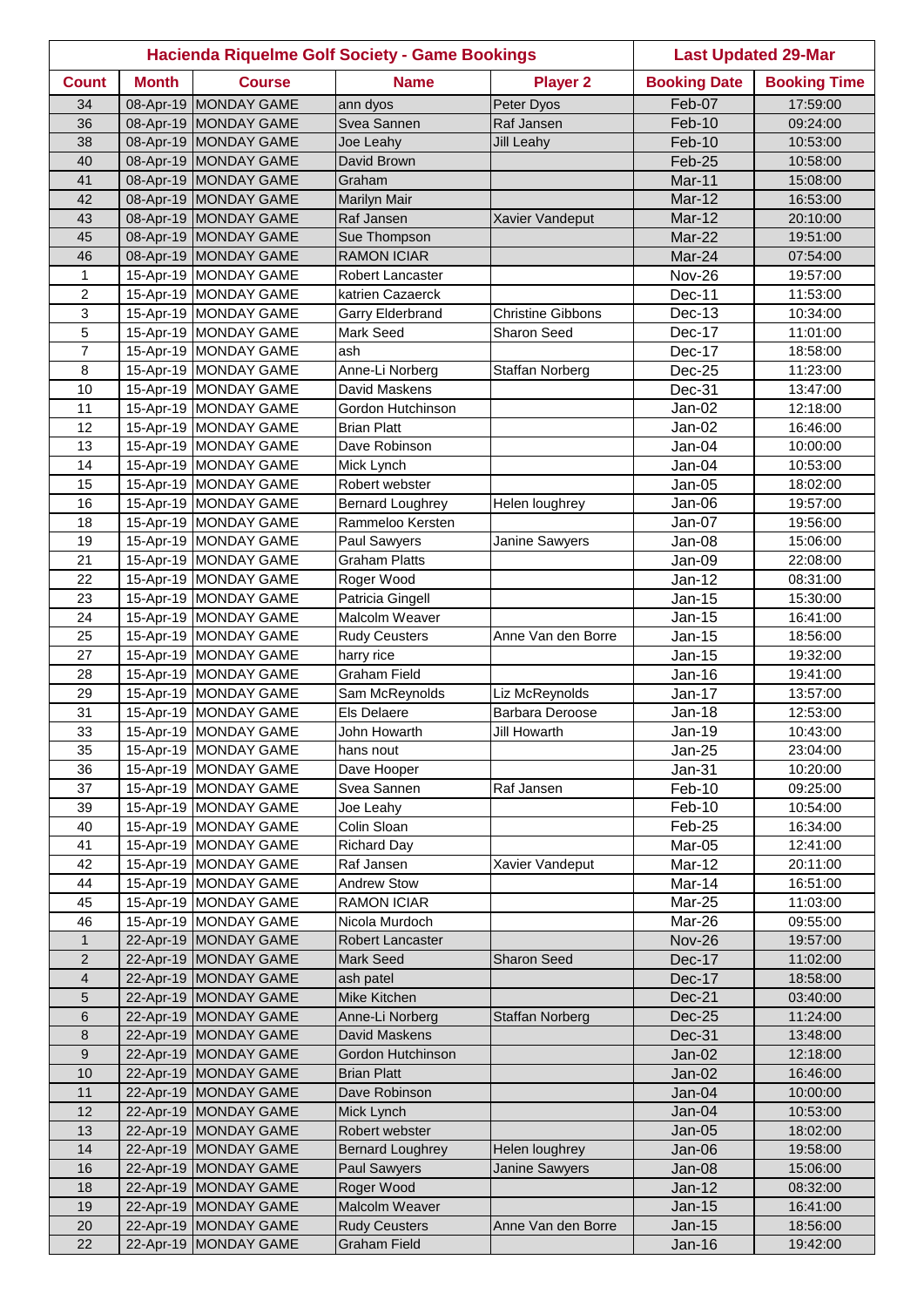|                         |              |                                                | Hacienda Riquelme Golf Society - Game Bookings |                      | <b>Last Updated 29-Mar</b> |                      |
|-------------------------|--------------|------------------------------------------------|------------------------------------------------|----------------------|----------------------------|----------------------|
| <b>Count</b>            | <b>Month</b> | <b>Course</b>                                  | <b>Name</b>                                    | <b>Player 2</b>      | <b>Booking Date</b>        | <b>Booking Time</b>  |
| 23                      |              | 22-Apr-19 MONDAY GAME                          | Sam McReynolds                                 | Liz McReynolds       | Jan-17                     | 13:58:00             |
| 25                      |              | 22-Apr-19 MONDAY GAME                          | <b>Phil Watson</b>                             |                      | <b>Jan-20</b>              | 21:20:00             |
| 26                      |              | 22-Apr-19 MONDAY GAME                          | hans nout                                      |                      | <b>Jan-25</b>              | 23:05:00             |
| 27                      |              | 22-Apr-19 MONDAY GAME                          | Stephen Day                                    |                      | $Jan-27$                   | 11:03:00             |
| 28                      |              | 22-Apr-19 MONDAY GAME                          | Dave Hooper                                    |                      | $Jan-31$                   | 10:20:00             |
| 29                      |              | 22-Apr-19 MONDAY GAME                          | Martin hennessy                                | Alan Creedon         | Feb-05                     | 15:16:00             |
| 31                      |              | 22-Apr-19 MONDAY GAME                          | <b>Graham Platts</b>                           |                      | Feb-07                     | 23:59:00             |
| 32                      |              | 22-Apr-19 MONDAY GAME                          | Joe Leahy                                      | <b>Jill Leahy</b>    | Feb-10                     | 10:55:00             |
| 34                      |              | 22-Apr-19 MONDAY GAME                          | <b>Carolus Brand</b>                           |                      | Feb-11                     | 08:59:00             |
| 35                      |              | 22-Apr-19 MONDAY GAME                          | Dave Baird                                     |                      | Feb-15                     | 19:09:00             |
| 36                      |              | 22-Apr-19 MONDAY GAME                          | Colin Sloan                                    |                      | Feb-25                     | 16:34:00             |
| 37                      |              | 22-Apr-19 MONDAY GAME                          | <b>Stuart Ince</b>                             |                      | Mar-18                     | 13:17:00             |
| 38                      |              | 22-Apr-19 MONDAY GAME                          | Lee Murfet                                     | <b>Graham Titley</b> | Mar-25                     | 17:14:00             |
| 40                      |              | 22-Apr-19 MONDAY GAME                          | Paul Chamberlain                               |                      | Mar-24                     | 23:43:00             |
| 41                      |              | 22-Apr-19 MONDAY GAME                          | Nicola Murdoch                                 |                      | Mar-26                     | 09:56:00             |
| 42                      |              | 22-Apr-19 MONDAY GAME                          | <b>RAMON ICIAR</b>                             |                      | Mar-28                     | 16:42:00             |
| 1                       |              | 29-Apr-19 MONDAY GAME                          | Robert Lancaster                               |                      | <b>Nov-26</b>              | 19:57:00             |
| $\overline{2}$          |              | 29-Apr-19 MONDAY GAME                          | Mark Seed                                      | Sharon Seed          | Dec-17                     | 11:02:00             |
| 4                       |              | 29-Apr-19 MONDAY GAME                          | Mike Kitchen                                   |                      | Dec-21                     | 03:41:00             |
| 5                       |              | 29-Apr-19 MONDAY GAME                          | Anne-Li Norberg                                | Staffan Norberg      | Dec-25                     | 11:24:00             |
| $\overline{7}$          |              | 29-Apr-19 MONDAY GAME                          | <b>Tony Foster</b>                             |                      | Dec-27                     | 18:24:00             |
| 8                       |              | 29-Apr-19 MONDAY GAME                          | David Maskens                                  |                      | Dec-31                     | 13:48:00             |
| $\boldsymbol{9}$        |              | 29-Apr-19 MONDAY GAME                          | <b>Brian Platt</b>                             |                      | Jan-02                     | 16:46:00             |
| 10                      |              | 29-Apr-19 MONDAY GAME                          | Dave Robinson                                  |                      | Jan-04                     | 10:02:00             |
| 11                      |              | 29-Apr-19 MONDAY GAME                          | Robert webster                                 |                      | Jan-05                     | 18:03:00             |
| 12<br>14                |              | 29-Apr-19 MONDAY GAME                          | <b>Bernard Loughrey</b>                        | Helen loughrey       | Jan-06                     | 19:59:00             |
|                         |              | 29-Apr-19 MONDAY GAME<br>29-Apr-19 MONDAY GAME | Paul Sawyers<br>Rob Walsh                      | Janine Sawyers       | Jan-08                     | 15:06:00             |
| 16<br>17                |              | 29-Apr-19 MONDAY GAME                          | Amanda hinchcliffe                             | Alan hinchcliffe     | Jan-09<br>Jan-10           | 23:44:00<br>07:54:00 |
| 19                      |              | 29-Apr-19 MONDAY GAME                          | Roger Wood                                     |                      | Jan-12                     | 08:33:00             |
| 20                      |              | 29-Apr-19 MONDAY GAME                          | Rob moore                                      | Stuart carnie        | Jan-14                     | 15:00:00             |
| 22                      |              | 29-Apr-19 MONDAY GAME                          | Darren North                                   | <b>Steve Rice</b>    | Jan-14                     | 15:04:00             |
| 24                      |              | 29-Apr-19 MONDAY GAME                          | Patricia Gingell                               |                      | Jan-15                     | 15:30:00             |
| 25                      |              | 29-Apr-19 MONDAY GAME                          | <b>Rudy Ceusters</b>                           | Anne Van den Borre   | $Jan-15$                   | 18:56:00             |
| 27                      |              | 29-Apr-19 MONDAY GAME                          | Linda Portlock                                 | Mike Portlock        | $Jan-15$                   | 19:17:00             |
| 29                      |              | 29-Apr-19 MONDAY GAME                          | Graham Field                                   |                      | Jan-16                     | 19:42:00             |
| 30                      |              | 29-Apr-19 MONDAY GAME                          | Sam McReynolds                                 | Liz McReynolds       | Jan-17                     | 13:58:00             |
| 32                      |              | 29-Apr-19 MONDAY GAME                          | John Fox                                       |                      | Jan-19                     | 10:49:00             |
| 33                      |              | 29-Apr-19 MONDAY GAME                          | hans nout                                      |                      | Jan-25                     | 23:05:00             |
| 34                      |              | 29-Apr-19 MONDAY GAME                          | Dave Hooper                                    |                      | Jan-31                     | 10:21:00             |
| 35                      |              | 29-Apr-19 MONDAY GAME                          | <b>Graham Platts</b>                           |                      | Feb-07                     | 23:59:00             |
| 36                      |              | 29-Apr-19 MONDAY GAME                          | Joe Leahy                                      | Jill Leahy           | Feb-10                     | 10:56:00             |
| 38                      |              | 29-Apr-19 MONDAY GAME                          | Carolus Brand                                  |                      | Feb-11                     | 09:00:00             |
| 39                      |              | 29-Apr-19 MONDAY GAME                          | Steven Murdoch                                 |                      | Feb-24                     | 11:57:00             |
| 40                      |              | 29-Apr-19 MONDAY GAME                          | Paul Simpson                                   |                      | Feb-24                     | 15:29:00             |
| 41                      |              | 29-Apr-19 MONDAY GAME                          | Colin Sloan                                    |                      | Feb-25                     | 16:35:00             |
| 42                      |              | 29-Apr-19 MONDAY GAME                          | Lyndon Bent                                    | Debbie Bent          | Mar-24                     | 16:39:00             |
| 44                      |              | 29-Apr-19 MONDAY GAME                          | Nicola Murdoch                                 | Steven Murdoch       | Mar-26                     | 09:58:00             |
| 46                      |              | 29-Apr-19 MONDAY GAME                          | Mark Digby                                     |                      | Mar-29                     | 11:15:00             |
| $\mathbf{1}$            |              | 06-May-19 MONDAY GAME                          | Robert Lancaster                               |                      | <b>Nov-26</b>              | 19:58:00             |
| $\overline{2}$          |              | 06-May-19 MONDAY GAME                          | Mike Kitchen                                   |                      | <b>Dec-21</b>              | 03:42:00             |
| 3                       |              | 06-May-19 MONDAY GAME                          | <b>Tony Foster</b>                             |                      | Dec-27                     | 18:25:00             |
| $\overline{\mathbf{4}}$ |              | 06-May-19 MONDAY GAME                          | John Breaker                                   |                      | Dec-29                     | 22:59:00             |
| 5                       |              | 06-May-19 MONDAY GAME                          | David Maskens                                  |                      | <b>Dec-31</b>              | 13:49:00             |
| 6                       |              | 06-May-19 MONDAY GAME                          | Gordon Hutchinson                              |                      | Jan-02                     | 12:19:00             |
| $\overline{7}$          |              | 06-May-19 MONDAY GAME                          | <b>Brian Platt</b>                             |                      | Jan-02                     | 16:47:00             |
| 8                       |              | 06-May-19 MONDAY GAME                          | Robert webster                                 |                      | $Jan-05$                   | 18:04:00             |
| 9                       |              | 06-May-19 MONDAY GAME                          | Roger Wood                                     |                      | $Jan-12$                   | 08:34:00             |
| 10                      |              | 06-May-19 MONDAY GAME                          | Patricia Gingell                               |                      | Jan-15                     | 15:31:00             |
| 11                      |              | 06-May-19 MONDAY GAME                          | <b>Rudy Ceusters</b>                           | Anne Van den Borre   | Jan-15                     | 18:58:00             |
| 13                      |              | 06-May-19 MONDAY GAME                          | Sam McReynolds                                 | Liz McReynolds       | $Jan-17$                   | 13:59:00             |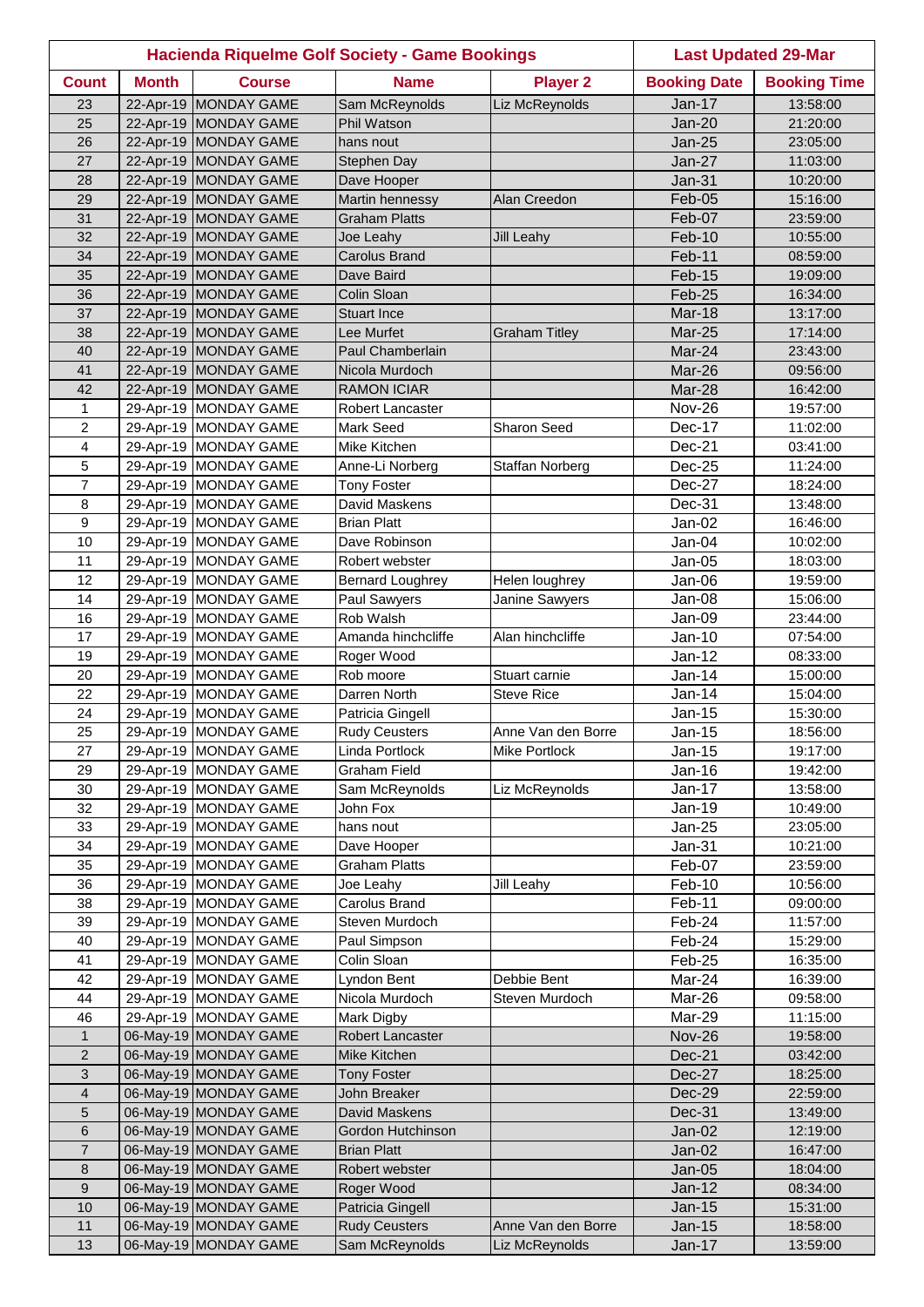|                  |              |                       | <b>Hacienda Riquelme Golf Society - Game Bookings</b> |                        | <b>Last Updated 29-Mar</b> |                     |
|------------------|--------------|-----------------------|-------------------------------------------------------|------------------------|----------------------------|---------------------|
| <b>Count</b>     | <b>Month</b> | <b>Course</b>         | <b>Name</b>                                           | <b>Player 2</b>        | <b>Booking Date</b>        | <b>Booking Time</b> |
| 15               |              | 06-May-19 MONDAY GAME | <b>John Fox</b>                                       |                        | <b>Jan-19</b>              | 10:50:00            |
| 16               |              | 06-May-19 MONDAY GAME | Amanda hinchcliffe                                    | Alan hinchcliffe       | Jan-24                     | 16:49:00            |
| 18               |              | 06-May-19 MONDAY GAME | <b>Bernard Loughrey</b>                               | <b>Helen Loughrey</b>  | Jan-24                     | 18:51:00            |
| 20               |              | 06-May-19 MONDAY GAME | <b>Graham Field</b>                                   |                        | Jan-28                     | 20:30:00            |
| 21               |              | 06-May-19 MONDAY GAME | Dave Hooper                                           |                        | $Jan-31$                   | 10:21:00            |
| 22               |              | 06-May-19 MONDAY GAME | Dave Robinson                                         |                        | Feb-03                     | 07:51:00            |
| 23               |              | 06-May-19 MONDAY GAME | <b>Carolus Brand</b>                                  |                        | Feb-11                     | 09:01:00            |
| 24               |              | 06-May-19 MONDAY GAME | Steven Murdoch                                        |                        | Feb-24                     | 11:58:00            |
| 25               |              | 06-May-19 MONDAY GAME | Colin Sloan                                           |                        | Feb-25                     | 17:38:00            |
| 26               |              | 06-May-19 MONDAY GAME | sandy mcdonald                                        | jane mcdonald          | Mar-06                     | 20:23:00            |
| 28               |              | 06-May-19 MONDAY GAME | <b>Andrew Stow</b>                                    |                        | Mar-14                     | 16:52:00            |
| 29               |              | 06-May-19 MONDAY GAME | Nicola Murdoch                                        | Steven Murdoch         | Mar-26                     | 09:58:00            |
| 31               |              | 06-May-19 MONDAY GAME | Anne-Li Norberg                                       | <b>Staffan Norberg</b> | Mar-27                     | 12:18:00            |
| $\mathbf{1}$     |              | 13-May-19 MONDAY GAME | Robert Lancaster                                      |                        | <b>Nov-26</b>              | 19:58:00            |
| $\overline{c}$   |              | 13-May-19 MONDAY GAME | <b>Tony Foster</b>                                    |                        | Dec-27                     | 18:25:00            |
| 3                |              | 13-May-19 MONDAY GAME | David Maskens                                         |                        | Dec-31                     | 13:49:00            |
| 4                |              | 13-May-19 MONDAY GAME | Gordon Hutchinson                                     |                        | Jan-02                     | 12:19:00            |
| 5                |              | 13-May-19 MONDAY GAME | <b>Brian Platt</b>                                    |                        | Jan-02                     | 16:47:00            |
| 6                |              | 13-May-19 MONDAY GAME | Robert webster                                        |                        | Jan-05                     | 18:04:00            |
| $\overline{7}$   |              | 13-May-19 MONDAY GAME | Robert webster                                        |                        | Jan-05                     | 18:05:00            |
| 8                |              | 13-May-19 MONDAY GAME | Patricia Gingell                                      |                        | Jan-15                     | 15:31:00            |
| $\boldsymbol{9}$ |              | 13-May-19 MONDAY GAME | <b>Rudy Ceusters</b>                                  | Anne Van den Borre     | Jan-15                     | 18:59:00            |
| 11               |              | 13-May-19 MONDAY GAME | Sam McReynolds                                        | Liz McReynolds         | Jan-17                     | 13:59:00            |
| 13               |              | 13-May-19 MONDAY GAME | Phil Watson                                           |                        | Jan-20                     | 21:20:00            |
| 14               |              | 13-May-19 MONDAY GAME | Amanda hinchcliffe                                    | Alan hinchcliffe       | Jan-24                     | 16:50:00            |
| 16               |              | 13-May-19 MONDAY GAME | <b>Bernard Loughrey</b>                               | Helen Loughrey         | Jan-24                     | 18:52:00            |
| 18               |              | 13-May-19 MONDAY GAME | Gerry Burton                                          |                        | Jan-28                     | 19:43:00            |
| 19               |              | 13-May-19 MONDAY GAME | <b>Graham Field</b>                                   |                        | Jan-28                     | 20:30:00            |
| 20               |              | 13-May-19 MONDAY GAME | Dave Hooper                                           |                        | Jan-31                     | 10:22:00            |
| 21               |              | 13-May-19 MONDAY GAME | Dave Robinson                                         |                        | Feb-03                     | 07:51:00            |
| 22               |              | 13-May-19 MONDAY GAME | Joe Leahy                                             | Jill Leahy             | Feb-10                     | 11:11:00            |
| 24               |              | 13-May-19 MONDAY GAME | Carolus Brand                                         |                        | Feb-11                     | 09:01:00            |
| 25               |              | 13-May-19 MONDAY GAME | Steven Murdoch                                        |                        | Feb-24                     | 11:58:00            |
| 26               |              | 13-May-19 MONDAY GAME | sandy mcdonald                                        |                        | Mar-06                     | 20:24:00            |
| 27               |              | 13-May-19 MONDAY GAME | Nicola Murdoch                                        | Steven Murdoch         | Mar-26                     | 09:59:00            |
| 29               |              | 13-May-19 MONDAY GAME | Anne-Li Norberg                                       | Staffan Norberg        | Mar-27                     | 12:19:00            |
| $\mathbf{1}$     |              | 20-May-19 MONDAY GAME | Robert Lancaster                                      |                        | <b>Nov-26</b>              | 19:59:00            |
| $\overline{2}$   |              | 20-May-19 MONDAY GAME | Gordon Hutchinson                                     |                        | $Jan-02$                   | 12:19:00            |
| $\sqrt{3}$       |              | 20-May-19 MONDAY GAME | <b>Brian Platt</b>                                    |                        | $Jan-02$                   | 16:47:00            |
| $\overline{4}$   |              | 20-May-19 MONDAY GAME | Robert webster                                        |                        | $Jan-05$                   | 18:05:00            |
| 5                |              | 20-May-19 MONDAY GAME | Patricia Gingell                                      |                        | Jan-15                     | 15:32:00            |
| $\,6$            |              | 20-May-19 MONDAY GAME | Julie Lowe                                            | Alan Lowe              | $Jan-15$                   | 18:23:00            |
| $\,8\,$          |              | 20-May-19 MONDAY GAME | <b>Rudy Ceusters</b>                                  | Anne Van den Borre     | Jan-15                     | 18:59:00            |
| 10               |              | 20-May-19 MONDAY GAME | Liz McReynolds                                        |                        | Jan-17                     | 14:00:00            |
| 11               |              | 20-May-19 MONDAY GAME | Amanda hinchcliffe                                    | Alan hinchcliffe       | $Jan-24$                   | 16:51:00            |
| 13               |              | 20-May-19 MONDAY GAME | <b>Bernard Loughrey</b>                               | Helen Loughrey         | $Jan-24$                   | 18:54:00            |
| 15               |              | 20-May-19 MONDAY GAME | Gerry Burton                                          |                        | Jan-28                     | 19:45:00            |
| 16               |              | 20-May-19 MONDAY GAME | <b>Graham Field</b>                                   |                        | Jan-28                     | 20:30:00            |
| 17               |              | 20-May-19 MONDAY GAME | Dave Hooper                                           |                        | $Jan-31$                   | 10:22:00            |
| 18               |              | 20-May-19 MONDAY GAME | Dave Robinson                                         |                        | Feb-03                     | 07:52:00            |
| 19               |              | 20-May-19 MONDAY GAME | Joe Leahy                                             | <b>Jill Leahy</b>      | Feb-10                     | 11:11:00            |
| 21               |              | 20-May-19 MONDAY GAME | Carolus Brand                                         |                        | Feb-11                     | 09:02:00            |
| 22               |              | 20-May-19 MONDAY GAME | Steven Murdoch                                        |                        | Feb-24                     | 11:59:00            |
| 23               |              | 20-May-19 MONDAY GAME | <b>Brian Platt</b>                                    |                        | Feb-24                     | 12:50:00            |
| 24               |              | 20-May-19 MONDAY GAME | Stefan Agten                                          |                        | Feb-26                     | 13:50:00            |
| 25               |              | 20-May-19 MONDAY GAME | Nicola Murdoch                                        | Steven Murdoch         | Mar-26                     | 09:59:00            |
| 27               |              | 20-May-19 MONDAY GAME | Anne-Li Norberg                                       | <b>Staffan Norberg</b> | Mar-27                     | 12:19:00            |
| $\mathbf{1}$     |              | 27-May-19 MONDAY GAME | Robert Lancaster                                      |                        | <b>Nov-26</b>              | 19:59:00            |
| $\overline{2}$   |              | 27-May-19 MONDAY GAME | David Maskens                                         |                        | Dec-31                     | 13:49:00            |
| 3                |              | 27-May-19 MONDAY GAME | Gordon Hutchinson                                     |                        | $Jan-02$                   | 12:19:00            |
| 4                |              | 27-May-19 MONDAY GAME | <b>Brian Platt</b>                                    |                        | Jan-02                     | 16:47:00            |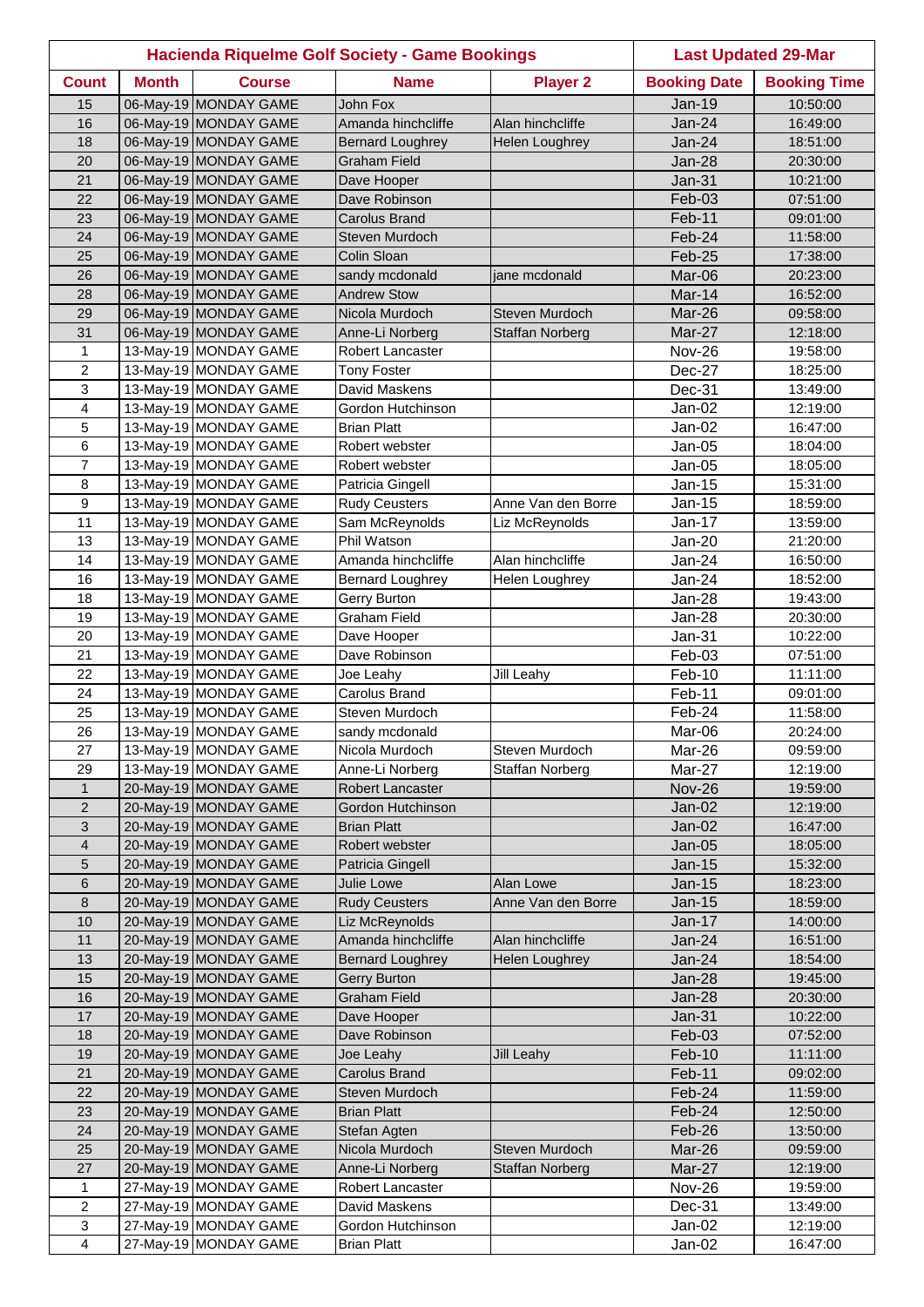|                |              |                                                | <b>Hacienda Riquelme Golf Society - Game Bookings</b> |                        | <b>Last Updated 29-Mar</b> |                      |
|----------------|--------------|------------------------------------------------|-------------------------------------------------------|------------------------|----------------------------|----------------------|
| <b>Count</b>   | <b>Month</b> | <b>Course</b>                                  | <b>Name</b>                                           | <b>Player 2</b>        | <b>Booking Date</b>        | <b>Booking Time</b>  |
| 5              |              | 27-May-19 MONDAY GAME                          | Robert webster                                        |                        | Jan-05                     | 18:06:00             |
| 6              |              | 27-May-19 MONDAY GAME                          | Patricia Gingell                                      |                        | Jan-15                     | 15:32:00             |
| $\overline{7}$ |              | 27-May-19 MONDAY GAME                          | Julie Lowe                                            | Alan Lowe              | Jan-15                     | 18:24:00             |
| 9              |              | 27-May-19 MONDAY GAME                          | Rudy Ceusters                                         | Anne Van den Borre     | Jan-15                     | 19:00:00             |
| 11             |              | 27-May-19 MONDAY GAME                          | Sam McReynolds                                        | Liz McReynolds         | Jan-17                     | 14:01:00             |
| 13             |              | 27-May-19 MONDAY GAME                          | Phil Watson                                           |                        | Jan-20                     | 21:21:00             |
| 14             |              | 27-May-19 MONDAY GAME                          | <b>Bernard Loughrey</b>                               | Helen Loughrey         | Jan-24                     | 18:54:00             |
| 16             |              | 27-May-19 MONDAY GAME                          | <b>Graham Field</b>                                   |                        | Jan-28                     | 20:30:00             |
| 17             |              | 27-May-19 MONDAY GAME                          | Dave Hooper                                           |                        | Jan-31                     | 10:23:00             |
| 18             |              | 27-May-19 MONDAY GAME                          | Dave Robinson                                         |                        | Feb-03                     | 07:53:00             |
| 19             |              | 27-May-19 MONDAY GAME                          | Martin Whant                                          | Colin Hartburn         | Feb-09                     | 10:05:00             |
| 21             |              | 27-May-19 MONDAY GAME                          | Joe Leahy                                             | Jill Leahy             | Feb-10                     | 11:12:00             |
| 23             |              | 27-May-19 MONDAY GAME                          | Carolus Brand                                         |                        | Feb-11                     | 09:04:00             |
| 24             |              | 27-May-19 MONDAY GAME                          | Dave Baird                                            |                        | Feb-15                     | 19:05:00             |
| 25             |              | 27-May-19 MONDAY GAME                          | Stefan Agten                                          |                        | Feb-26                     | 13:51:00             |
| 26<br>27       |              | 27-May-19 MONDAY GAME<br>27-May-19 MONDAY GAME | ash patel                                             |                        | Mar-13                     | 17:18:00             |
| 28             |              | 27-May-19 MONDAY GAME                          | Nicola Murdoch                                        |                        | Mar-26                     | 10:00:00             |
| 30             |              | 27-May-19 MONDAY GAME                          | Anne-Li Norberg<br>Colin Sloan                        | Staffan Norberg        | Mar-27<br>Mar-29           | 12:20:00<br>10:15:00 |
| $\mathbf{1}$   |              | 03-Jun-19 MONDAY GAME                          | David Maskens                                         |                        | Dec-31                     |                      |
| $\overline{2}$ |              | 03-Jun-19 MONDAY GAME                          | Gordon Hutchinson                                     |                        | Jan-02                     | 13:50:00             |
| 3              |              | 03-Jun-19 MONDAY GAME                          | mick joines                                           | dean joines            | Jan-04                     | 12:20:00<br>23:48:00 |
| 5              |              | 03-Jun-19 MONDAY GAME                          | Patricia Gingell                                      |                        | $Jan-15$                   | 15:33:00             |
| $6\phantom{1}$ |              | 03-Jun-19 MONDAY GAME                          | <b>Julie Lowe</b>                                     | Alan Lowe              | $Jan-15$                   | 18:25:00             |
| 8              |              | 03-Jun-19 MONDAY GAME                          | <b>Phil Watson</b>                                    |                        | $Jan-20$                   | 21:21:00             |
| $\mathsf g$    |              | 03-Jun-19 MONDAY GAME                          | <b>Bernard Loughrey</b>                               | Helen Loughrey         | Jan-24                     | 18:55:00             |
| 11             |              | 03-Jun-19 MONDAY GAME                          | Dave Hooper                                           |                        | $Jan-31$                   | 10:23:00             |
| 12             |              | 03-Jun-19 MONDAY GAME                          | Dave Robinson                                         |                        | Feb-03                     | 07:54:00             |
| 13             |              | 03-Jun-19 MONDAY GAME                          | <b>Terry Wallington</b>                               |                        | Feb-04                     | 09:17:00             |
| 14             |              | 03-Jun-19 MONDAY GAME                          | Joe Leahy                                             | Jill Leahy             | Feb-10                     | 11:12:00             |
| 16             |              | 03-Jun-19 MONDAY GAME                          | <b>Carolus Brand</b>                                  |                        | Feb-11                     | 09:05:00             |
| 17             |              | 03-Jun-19 MONDAY GAME                          | Dave Baird                                            |                        | Feb-15                     | 19:06:00             |
| 18             |              | 03-Jun-19 MONDAY GAME                          | Liz McReynolds                                        | Sam McReynolds         | Mar-03                     | 11:03:00             |
| 20             |              | 03-Jun-19 MONDAY GAME                          | ash patel                                             |                        | $Mar-13$                   | 17:19:00             |
| 1              |              | 10-Jun-19 MONDAY GAME                          | David Maskens                                         |                        | Dec-31                     | 13:50:00             |
| $\overline{2}$ |              | 10-Jun-19 MONDAY GAME                          | Gordon Hutchinson                                     |                        | $Jan-02$                   | 12:20:00             |
| 3              |              | 10-Jun-19 MONDAY GAME                          | Patricia Gingell                                      |                        | Jan-15                     | 15:33:00             |
| 4              |              | 10-Jun-19 MONDAY GAME                          | Julie Lowe                                            | Alan Lowe              | Jan-15                     | 18:25:00             |
| 6              |              | 10-Jun-19 MONDAY GAME                          | Phil Watson                                           |                        | <b>Jan-20</b>              | 21:21:00             |
| $\overline{7}$ |              | 10-Jun-19 MONDAY GAME                          | <b>Bernard Loughrey</b>                               | <b>Helen Loughrey</b>  | Jan-24                     | 18:55:00             |
| 9              |              | 10-Jun-19 MONDAY GAME                          | Dave Hooper                                           |                        | Jan-31                     | 10:24:00             |
| 10             |              | 10-Jun-19 MONDAY GAME                          | Dave Robinson                                         |                        | Feb-03                     | 07:55:00             |
| 11             |              | 10-Jun-19 MONDAY GAME                          | <b>Terry Wallington</b>                               |                        | Feb-04                     | 09:17:00             |
| 12             |              | 10-Jun-19 MONDAY GAME                          | Mark Seed                                             | Sharon Seed            | Feb-10                     | 09:06:00             |
| 14             |              | 10-Jun-19 MONDAY GAME                          | Carolus Brand                                         |                        | Feb-11                     | 09:05:00             |
| 15             |              | 10-Jun-19 MONDAY GAME                          | Dave Baird                                            |                        | Feb-15                     | 19:06:00             |
| 16             |              | 10-Jun-19 MONDAY GAME                          | <b>Rich Worsley</b>                                   |                        | Feb-16                     | 22:44:00             |
| 17             |              | 10-Jun-19 MONDAY GAME                          | Graham Whant                                          |                        | Feb-17                     | 13:05:00             |
| 18             |              | 10-Jun-19 MONDAY GAME                          | Mike Kitchen                                          |                        | Feb-27                     | 06:30:00             |
| 19             |              | 10-Jun-19 MONDAY GAME                          | Liz McReynolds                                        | Sam McReynolds         | Mar-03                     | 11:03:00             |
| 21             |              | 10-Jun-19 MONDAY GAME                          | Anne-Li Norberg                                       | Staffan Norberg        | Mar-27                     | 12:20:00             |
| 23             |              | 10-Jun-19 MONDAY GAME                          | Sue Thompson                                          |                        | Mar-28                     | 14:04:00             |
| 24             |              | 10-Jun-19 MONDAY GAME                          | Sue Thompson                                          |                        | Mar-28                     | 14:11:00             |
| $\mathbf{1}$   |              | 17-Jun-19 MONDAY GAME                          | Rod Howarth                                           | <b>Barrie Thorburn</b> | $Jan-02$                   | 12:16:00             |
| 3              |              | 17-Jun-19 MONDAY GAME                          | David winch                                           | <b>GIllian winch</b>   | $Jan-12$                   | 13:09:00             |
| 5              |              | 17-Jun-19 MONDAY GAME                          | Patricia Gingell                                      |                        | <b>Jan-15</b>              | 15:33:00             |
| 6              |              | 17-Jun-19 MONDAY GAME<br>17-Jun-19 MONDAY GAME | Julie Lowe                                            | Alan Lowe              | Jan-15                     | 18:26:00             |
| 8              |              | 17-Jun-19 MONDAY GAME                          | Linda Portlock                                        | <b>Mike Portlock</b>   | <b>Jan-15</b>              | 19:18:00             |
| 10<br>12       |              | 17-Jun-19 MONDAY GAME                          | <b>Bernard Loughrey</b><br>Stefan Agten               | Helen Loughrey         | $Jan-24$<br>$Jan-30$       | 18:55:00<br>16:32:00 |
| 13             |              | 17-Jun-19 MONDAY GAME                          | Dave Hooper                                           |                        | Jan-31                     | 10:24:00             |
|                |              |                                                |                                                       |                        |                            |                      |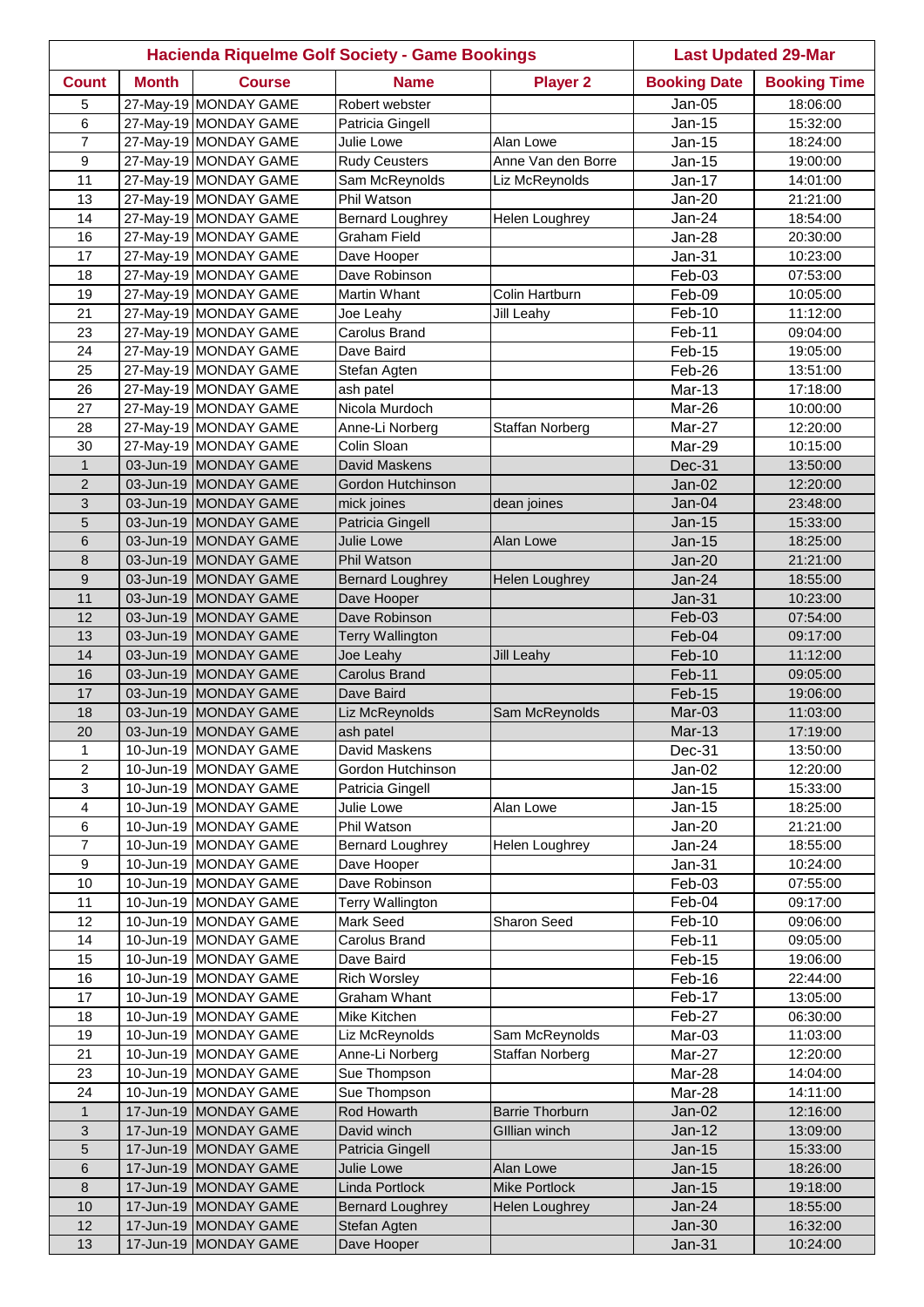|                  |              |                                                | <b>Hacienda Riquelme Golf Society - Game Bookings</b> |                                   | <b>Last Updated 29-Mar</b> |                      |
|------------------|--------------|------------------------------------------------|-------------------------------------------------------|-----------------------------------|----------------------------|----------------------|
| <b>Count</b>     | <b>Month</b> | <b>Course</b>                                  | <b>Name</b>                                           | <b>Player 2</b>                   | <b>Booking Date</b>        | <b>Booking Time</b>  |
| 14               |              | 17-Jun-19 MONDAY GAME                          | Dave Robinson                                         |                                   | Feb-03                     | 07:56:00             |
| 15               |              | 17-Jun-19 MONDAY GAME                          | <b>Terry Wallington</b>                               |                                   | Feb-04                     | 09:17:00             |
| 16               |              | 17-Jun-19 MONDAY GAME                          | <b>Mark Seed</b>                                      | <b>Sharon Seed</b>                | Feb-10                     | 09:06:00             |
| 18               |              | 17-Jun-19 MONDAY GAME                          | <b>Carolus Brand</b>                                  |                                   | Feb-11                     | 09:05:00             |
| 19               |              | 17-Jun-19 MONDAY GAME                          | Dave Baird                                            |                                   | Feb-15                     | 19:07:00             |
| 20               |              | 17-Jun-19 MONDAY GAME                          | <b>Rich Worsley</b>                                   |                                   | Feb-16                     | 22:45:00             |
| 21               |              | 17-Jun-19 MONDAY GAME                          | <b>Graham Whant</b>                                   |                                   | Feb-17                     | 13:07:00             |
| 22               |              | 17-Jun-19 MONDAY GAME                          | Liz McReynolds                                        | Sam McReynolds                    | Mar-03                     | 11:03:00             |
| 24               |              | 17-Jun-19 MONDAY GAME                          | John Breaker                                          |                                   | Mar-04                     | 14:03:00             |
| 25               |              | 17-Jun-19 MONDAY GAME                          | <b>GERRY BURTON</b>                                   |                                   | Mar-25                     | 10:42:00             |
| 26               |              | 17-Jun-19 MONDAY GAME                          | Anne-Li Norberg                                       | <b>Staffan Norberg</b>            | Mar-27                     | 12:21:00             |
| 28               |              | 17-Jun-19 MONDAY GAME                          | Sue Thompson                                          |                                   | Mar-28                     | 14:06:00             |
| $\mathbf{1}$     |              | 24-Jun-19 MONDAY GAME                          | David Maskens                                         |                                   | Dec-31                     | 13:51:00             |
| $\overline{c}$   |              | 24-Jun-19 MONDAY GAME                          | Gordon Hutchinson                                     |                                   | Jan-02                     | 12:20:00             |
| 3                |              | 24-Jun-19 MONDAY GAME                          | <b>Tony Foster</b>                                    |                                   | Jan-05                     | 10:30:00             |
| 4                |              | 24-Jun-19 MONDAY GAME                          | Paul Sawyers                                          | Janine Sawyers                    | Jan-08                     | 15:11:00             |
| 6                |              | 24-Jun-19 MONDAY GAME                          | David winch                                           | Gillian winch                     | Jan-12                     | 13:16:00             |
| 8<br>10          |              | 24-Jun-19 MONDAY GAME<br>24-Jun-19 MONDAY GAME | Julie Lowe<br>Linda Portlock                          | Alan Lowe<br><b>Mike Portlock</b> | Jan-15<br>Jan-15           | 18:27:00<br>19:20:00 |
| 12               |              | 24-Jun-19 MONDAY GAME                          | Phil Watson                                           |                                   | <b>Jan-20</b>              |                      |
| 13               |              | 24-Jun-19 MONDAY GAME                          |                                                       | <b>Helen Loughrey</b>             | Jan-24                     | 21:22:00<br>18:56:00 |
| 15               |              | 24-Jun-19 MONDAY GAME                          | <b>Bernard Loughrey</b><br>Stefan Agten               |                                   | Jan-30                     | 16:32:00             |
| 16               |              | 24-Jun-19 MONDAY GAME                          | Dave Hooper                                           |                                   | Jan-31                     | 10:25:00             |
| 17               |              | 24-Jun-19 MONDAY GAME                          | Dave Robinson                                         |                                   | Feb-03                     | 07:57:00             |
| 18               |              | 24-Jun-19 MONDAY GAME                          | Terry Wallington                                      |                                   | Feb-04                     | 09:18:00             |
| 19               |              | 24-Jun-19 MONDAY GAME                          | <b>Mark Seed</b>                                      | Sharon Seed                       | Feb-10                     | 09:07:00             |
| 21               |              | 24-Jun-19 MONDAY GAME                          | Carolus Brand                                         |                                   | Feb-11                     | 09:06:00             |
| 22               |              | 24-Jun-19 MONDAY GAME                          | Rob Moore                                             |                                   | Feb-11                     | 21:24:00             |
| 23               |              | 24-Jun-19 MONDAY GAME                          | Graham Whant                                          | Martin Whant                      | Feb-17                     | 13:08:00             |
| 25               |              | 24-Jun-19 MONDAY GAME                          | Liz McReynolds                                        | Sam McReynolds                    | Mar-03                     | 11:05:00             |
| 27               |              | 24-Jun-19 MONDAY GAME                          | John Breaker                                          |                                   | Mar-04                     | 14:04:00             |
| 28               |              | 24-Jun-19 MONDAY GAME                          | Jenny swain                                           |                                   | Mar-10                     | 22:02:00             |
| 29               |              | 24-Jun-19 MONDAY GAME                          | Rick goy                                              | Stu carnie                        | Mar-23                     | 09:28:00             |
| 31               |              | 24-Jun-19 MONDAY GAME                          | Anne-Li Norberg                                       | Staffan Norberg                   | Mar-27                     | 12:21:00             |
| 33               |              | 24-Jun-19 MONDAY GAME                          | Sue Thompson                                          |                                   | Mar-28                     | 14:07:00             |
| $\mathbf{1}$     |              | 01-Jul-19 MONDAY GAME                          | Gordon Hutchinson                                     |                                   | $Jan-02$                   | 12:20:00             |
| $\overline{2}$   |              | 01-Jul-19 MONDAY GAME                          | Rod Howarth                                           |                                   | $Jan-03$                   | 18:11:00             |
| 3                |              | 01-Jul-19 MONDAY GAME                          | <b>Tony Foster</b>                                    |                                   | $Jan-05$                   | 10:31:00             |
| 4                |              | 01-Jul-19 MONDAY GAME                          | <b>Paul Sawyers</b>                                   | Janine Sawyers                    | Jan-08                     | 15:11:00             |
| 6                |              | 01-Jul-19 MONDAY GAME                          | David winch                                           | GIllian winch                     | <b>Jan-12</b>              | 13:10:00             |
| 8                |              | 01-Jul-19 MONDAY GAME                          | Linda Portlock                                        | <b>Mike Portlock</b>              | <b>Jan-15</b>              | 19:22:00             |
| 10               |              | 01-Jul-19 MONDAY GAME                          | John Fox                                              |                                   | <b>Jan-19</b>              | 10:51:00             |
| 11               |              | 01-Jul-19 MONDAY GAME                          | Phil Watson                                           |                                   | <b>Jan-20</b>              | 21:22:00             |
| 12               |              | 01-Jul-19 MONDAY GAME                          | <b>Bernard Loughrey</b>                               | Helen Loughrey                    | Jan-24                     | 18:59:00             |
| 14               |              | 01-Jul-19 MONDAY GAME                          | Stefan Agten                                          |                                   | $Jan-30$                   | 16:32:00             |
| 15               |              | 01-Jul-19 MONDAY GAME                          | Dave Hooper                                           |                                   | $Jan-31$                   | 10:25:00             |
| 16               |              | 01-Jul-19 MONDAY GAME                          | Dave Robinson                                         |                                   | Feb-03                     | 07:58:00             |
| 17               |              | 01-Jul-19 MONDAY GAME                          | Terry Wallington                                      |                                   | Feb-04                     | 09:18:00             |
| 18               |              | 01-Jul-19 MONDAY GAME                          | <b>Mark Seed</b>                                      | <b>Sharon Seed</b>                | Feb-10                     | 09:07:00             |
| 20               |              | 01-Jul-19 MONDAY GAME                          | Rob Moore                                             |                                   | Feb-11                     | 21:24:00             |
| 21               | 01-Jul-19    | <b>MONDAY GAME</b>                             | <b>Graham Whant</b>                                   |                                   | Feb-17                     | 13:09:00             |
| 22               |              | 01-Jul-19 MONDAY GAME                          | Rick goy                                              | Stu carnie                        | Mar-23                     | 09:29:00             |
| 24               |              | 01-Jul-19 MONDAY GAME                          | Anne-Li Norberg                                       | <b>Staffan Norberg</b>            | Mar-27                     | 12:21:00             |
| 1                |              | 08-Jul-19 MONDAY GAME                          | Gordon Hutchinson                                     |                                   | Jan-02                     | 12:20:00             |
| $\boldsymbol{2}$ |              | 08-Jul-19 MONDAY GAME                          | Rod Howarth                                           |                                   | $Jan-03$                   | 18:11:00             |
| 3                |              | 08-Jul-19 MONDAY GAME                          | <b>Tony Foster</b>                                    |                                   | Jan-05                     | 10:31:00             |
| 4                |              | 08-Jul-19 MONDAY GAME                          | Paul Sawyers                                          | Janine Sawyers                    | Jan-08                     | 15:12:00             |
| 6                |              | 08-Jul-19 MONDAY GAME<br>08-Jul-19 MONDAY GAME | Linda Portlock                                        | <b>Mike Portlock</b>              | Jan-15                     | 19:22:00             |
| 8<br>9           |              | 08-Jul-19 MONDAY GAME                          | John Fox<br>Phil Watson                               |                                   | Jan-19<br>$Jan-20$         | 10:51:00<br>21:22:00 |
| 10               |              | 08-Jul-19 MONDAY GAME                          | <b>Bernard Loughrey</b>                               | Helen Loughrey                    | Jan-24                     | 18:59:00             |
|                  |              |                                                |                                                       |                                   |                            |                      |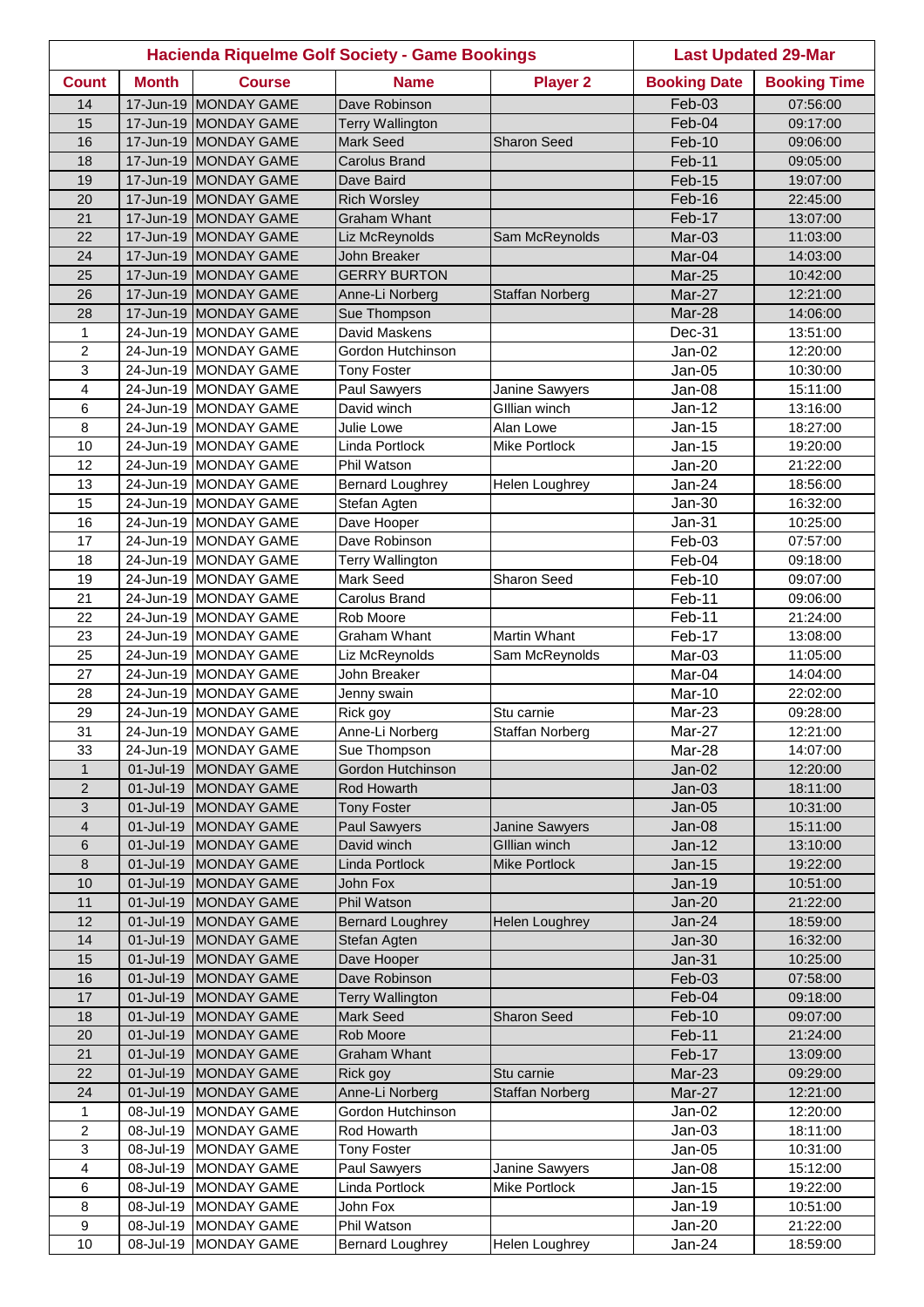| <b>Hacienda Riquelme Golf Society - Game Bookings</b> |              |                                                | <b>Last Updated 29-Mar</b>                  |                        |                     |                      |
|-------------------------------------------------------|--------------|------------------------------------------------|---------------------------------------------|------------------------|---------------------|----------------------|
| <b>Count</b>                                          | <b>Month</b> | <b>Course</b>                                  | <b>Name</b>                                 | <b>Player 2</b>        | <b>Booking Date</b> | <b>Booking Time</b>  |
| 12                                                    | 08-Jul-19    | <b>MONDAY GAME</b>                             | Dave Hooper                                 |                        | Jan-31              | 10:26:00             |
| 13                                                    | 08-Jul-19    | <b>MONDAY GAME</b>                             | Dave Robinson                               |                        | Feb-03              | 07:59:00             |
| 14                                                    |              | 08-Jul-19 MONDAY GAME                          | Terry Wallington                            |                        | Feb-04              | 09:19:00             |
| 15                                                    |              | 08-Jul-19 MONDAY GAME                          | Graham Whant                                |                        | Feb-17              | 13:10:00             |
| 16                                                    |              | 08-Jul-19 MONDAY GAME                          | Els Delaere                                 | <b>Barbara Deroose</b> | Feb-27              | 09:53:00             |
| 18                                                    |              | 08-Jul-19 MONDAY GAME                          | Anne-Li Norberg                             | <b>Staffan Norberg</b> | Mar-27              | 12:22:00             |
| $\mathbf{1}$                                          |              | 15-Jul-19 MONDAY GAME                          | Gordon Hutchinson                           |                        | $Jan-02$            | 12:21:00             |
| $\overline{2}$                                        |              | 15-Jul-19 MONDAY GAME                          | Rod Howarth                                 |                        | $Jan-03$            | 18:11:00             |
| 3                                                     |              | 15-Jul-19 MONDAY GAME                          | Paul Sawyers                                | Janine Sawyers         | Jan-08              | 15:12:00             |
| 5                                                     |              | 15-Jul-19 MONDAY GAME                          | Rob Walsh                                   |                        | Jan-09              | 23:47:00             |
| 6                                                     |              | 15-Jul-19 MONDAY GAME                          | <b>John Fox</b>                             |                        | $Jan-19$            | 10:51:00             |
| $\overline{7}$                                        |              | 15-Jul-19 MONDAY GAME                          | Phil Watson                                 |                        | Jan-20              | 21:23:00             |
| 8                                                     |              | 15-Jul-19 MONDAY GAME                          | <b>Bernard Loughrey</b>                     | Helen Loughrey         | Jan-24              | 19:00:00             |
| 10                                                    |              | 15-Jul-19 MONDAY GAME                          | Dave Hooper                                 |                        | Jan-31              | 10:26:00             |
| 11                                                    | 15-Jul-19    | MONDAY GAME                                    | Dave Robinson                               |                        | Feb-03              | 08:00:00             |
| 12                                                    | 15-Jul-19    | MONDAY GAME                                    | <b>Terry Wallington</b><br>katrien Cazaerck |                        | Feb-04              | 09:19:00             |
| 1<br>$\overline{2}$                                   |              | 22-Jul-19 MONDAY GAME                          |                                             |                        | Dec-11              | 12:03:00             |
| $\overline{\mathbf{4}}$                               |              | 22-Jul-19 MONDAY GAME<br>22-Jul-19 MONDAY GAME | mick joines<br>Paul Sawyers                 | robert duncan          | Jan-04              | 23:50:00<br>15:13:00 |
| 6                                                     |              | 22-Jul-19 MONDAY GAME                          | <b>Andrew Smithurst</b>                     | Janine Sawyers         | Jan-08<br>Jan-09    |                      |
| $\overline{7}$                                        |              | 22-Jul-19 MONDAY GAME                          |                                             |                        | Jan-24              | 14:31:00             |
| 9                                                     | 22-Jul-19    | <b>MONDAY GAME</b>                             | <b>Bernard Loughrey</b><br>Dave Hooper      | Helen Loughrey         | Jan-31              | 19:00:00<br>10:26:00 |
| 10                                                    | 22-Jul-19    | <b>MONDAY GAME</b>                             | Dave Robinson                               |                        | Feb-03              | 08:01:00             |
| 11                                                    |              | 22-Jul-19 MONDAY GAME                          | Terry Wallington                            |                        | Feb-04              | 09:19:00             |
| $\mathbf{1}$                                          | 29-Jul-19    | <b>MONDAY GAME</b>                             | katrien Cazaerck                            |                        | Dec-11              | 12:03:00             |
| $\overline{2}$                                        |              | 29-Jul-19 MONDAY GAME                          | <b>Andrew Smithurst</b>                     |                        | Jan-09              | 14:31:00             |
| 3                                                     |              | 29-Jul-19 MONDAY GAME                          | Phil Watson                                 |                        | <b>Jan-20</b>       | 21:23:00             |
| 1                                                     |              | 05-Aug-19 MONDAY GAME                          | katrien Cazaerck                            |                        | Dec-11              | 12:04:00             |
| 2                                                     |              | 05-Aug-19 MONDAY GAME                          | <b>Andrew Smithurst</b>                     |                        | Jan-09              | 14:32:00             |
| 3                                                     |              | 05-Aug-19 MONDAY GAME                          | Ken O Keeffe                                |                        | Jan-15              | 05:40:00             |
| 4                                                     |              | 05-Aug-19 MONDAY GAME                          | Phil Watson                                 |                        | <b>Jan-20</b>       | 21:23:00             |
| $\mathbf{1}$                                          |              | 12-Aug-19 MONDAY GAME                          | <b>Andrew Smithurst</b>                     |                        | Jan-09              | 14:32:00             |
| $\overline{2}$                                        |              | 12-Aug-19 MONDAY GAME                          | Ken O Keeffe                                |                        | <b>Jan-15</b>       | 05:40:00             |
| 3                                                     |              | 12-Aug-19 MONDAY GAME                          | Phil Watson                                 |                        | $Jan-20$            | 21:24:00             |
| $\mathbf{1}$                                          |              | 26-Aug-19 MONDAY GAME                          | Phil Watson                                 |                        | Jan-20              | 21:25:00             |
| $\mathbf{1}$                                          |              | 09-Sep-19 MONDAY GAME                          | <b>Tony Foster</b>                          |                        | $Jan-06$            | 09:51:00             |
| $\overline{2}$                                        |              | 09-Sep-19 MONDAY GAME                          | <b>Julie Lowe</b>                           | Alan Lowe              | Jan-15              | 18:28:00             |
| $\overline{\mathbf{4}}$                               |              | 09-Sep-19 MONDAY GAME                          | Phil Watson                                 |                        | <b>Jan-20</b>       | 21:25:00             |
| $\mathbf{1}$                                          |              | 16-Sep-19 MONDAY GAME                          | mick joines                                 |                        | Jan-04              | 23:51:00             |
| $\overline{c}$                                        |              | 16-Sep-19 MONDAY GAME                          | <b>Tony Foster</b>                          |                        | Jan-06              | 09:52:00             |
| $\mathbf{1}$                                          |              | 23-Sep-19 MONDAY GAME                          | mick joines                                 |                        | $Jan-04$            | 23:51:00             |
| $\overline{2}$                                        |              | 23-Sep-19 MONDAY GAME                          | <b>Tony Foster</b>                          |                        | $Jan-06$            | 09:52:00             |
| 3                                                     |              | 23-Sep-19 MONDAY GAME                          | Mark Seed                                   | <b>Sharon Seed</b>     | <b>Jan-20</b>       | 09:40:00             |
| 5                                                     |              | 23-Sep-19 MONDAY GAME                          | Phil Watson                                 |                        | $Jan-20$            | 21:25:00             |
| 1                                                     |              | 30-Sep-19 MONDAY GAME                          | Rod Howarth                                 |                        | $Jan-03$            | 18:12:00             |
| $\overline{c}$                                        |              | 30-Sep-19 MONDAY GAME                          | Mark Seed                                   | Sharon Seed            | <b>Jan-20</b>       | 09:40:00             |
| 4                                                     |              | 30-Sep-19 MONDAY GAME                          | Phil Watson                                 |                        | $Jan-20$            | 21:26:00             |
| $\mathbf{1}$                                          |              | 07-Oct-19 MONDAY GAME                          | Rod Howarth                                 |                        | $Jan-03$            | 18:13:00             |
| $\overline{c}$                                        |              | 07-Oct-19 MONDAY GAME                          | <b>Mark Seed</b>                            | <b>Sharon Seed</b>     | $Jan-20$            | 09:41:00             |
| 4                                                     |              | 07-Oct-19 MONDAY GAME                          | Phil Watson                                 |                        | $Jan-20$            | 21:26:00             |
| 1                                                     |              | 14-Oct-19 MONDAY GAME                          | Rod Howarth                                 |                        | $Jan-03$            | 18:14:00             |
| $\mathbf{1}$                                          |              | 21-Oct-19 MONDAY GAME                          | <b>Mark Seed</b>                            | <b>Sharon Seed</b>     | $Jan-20$            | 09:42:00             |
| 3                                                     |              | 21-Oct-19 MONDAY GAME                          | <b>Mark Digby</b>                           | Joanne Digby           | $Jan-20$            | 13:08:00             |
| 5                                                     |              | 21-Oct-19 MONDAY GAME<br>28-Oct-19 MONDAY GAME | Phil Watson<br>Mark Seed                    |                        | $Jan-20$            | 21:27:00             |
| 1                                                     |              | 28-Oct-19 MONDAY GAME                          |                                             | Sharon Seed            | Jan-20              | 09:42:00             |
| 3<br>$\mathbf{1}$                                     |              | 04-Nov-19 MONDAY GAME                          | Phil Watson<br><b>Mark Seed</b>             | <b>Sharon Seed</b>     | Jan-20<br>$Jan-20$  | 21:27:00<br>09:43:00 |
| 3                                                     |              | 04-Nov-19 MONDAY GAME                          | Phil Watson                                 |                        | Jan-20              | 21:28:00             |
| $\mathbf{1}$                                          |              | 11-Nov-19 MONDAY GAME                          | <b>Mark Seed</b>                            | Sharon Seed            | Jan-20              | 09:43:00             |
| 3                                                     |              | 11-Nov-19 MONDAY GAME                          | Phil Watson                                 |                        | Jan-20              | 21:28:00             |
| $\mathbf{1}$                                          |              | 25-Nov-19 MONDAY GAME                          | <b>Mark Seed</b>                            | <b>Sharon Seed</b>     | $Jan-20$            | 09:45:00             |
|                                                       |              |                                                |                                             |                        |                     |                      |